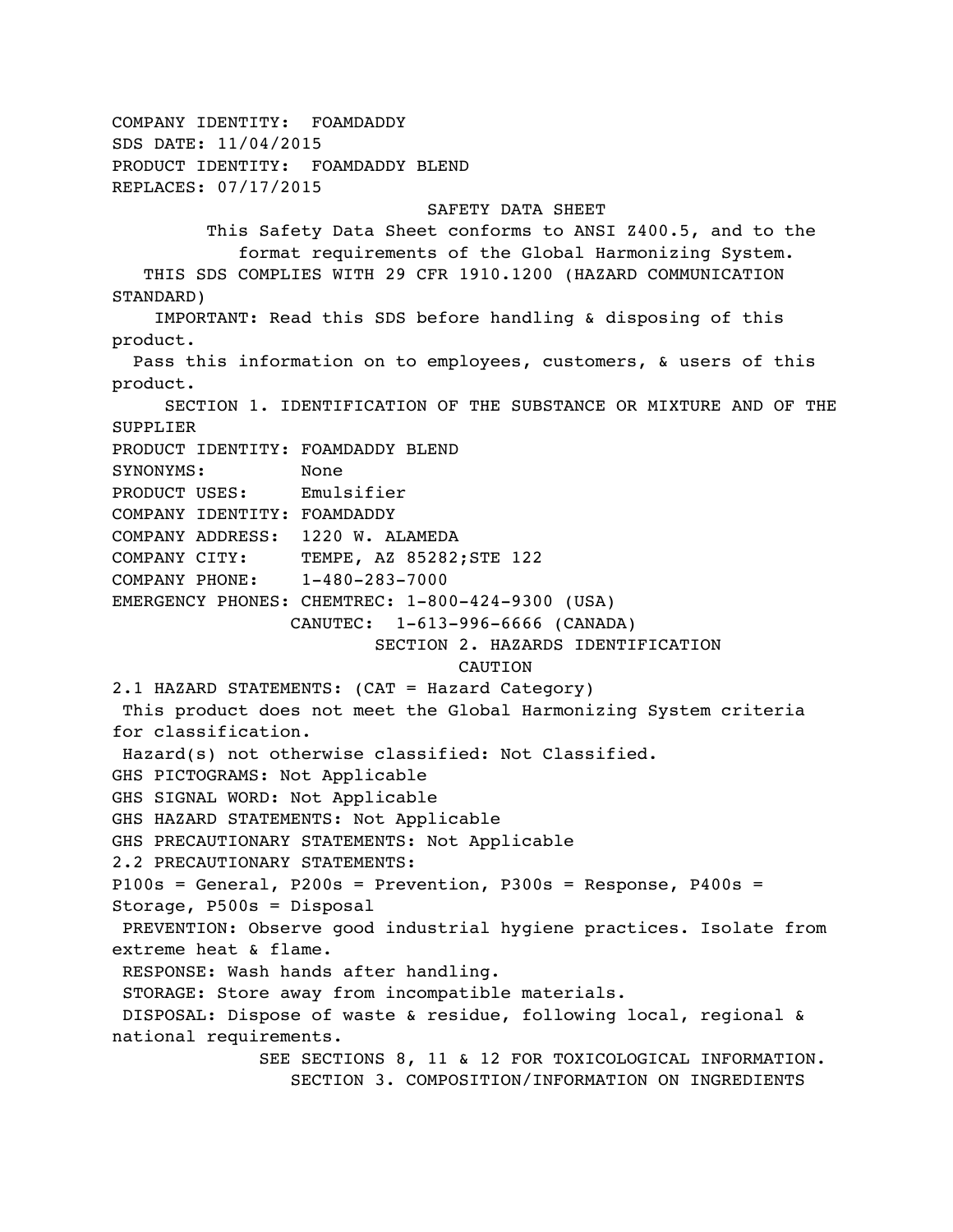| MATERIAL                                                                             | CAS#             | EINECS#         |
|--------------------------------------------------------------------------------------|------------------|-----------------|
| WT %                                                                                 |                  |                 |
| Water                                                                                | $7732 - 18 - 5$  | $231 - 791 - 2$ |
| $95 - 99$                                                                            |                  |                 |
| Alpha(C6-10)alkyl-omega                                                              |                  |                 |
| hydroxypoly(oxyethylene)-                                                            |                  |                 |
| sulfate, sodium salt                                                                 | $68585 - 34 - 2$ |                 |
| $1 - 5$                                                                              |                  |                 |
| Glycerol                                                                             | $56 - 81 - 5$    |                 |
| $1 - 5$                                                                              |                  |                 |
| Coconut Oil Amidopropyl Betaine 61789-40-0                                           |                  |                 |
| $0 - 2$                                                                              |                  |                 |
| Sodium Chloride                                                                      | $7647 - 14 - 5$  |                 |
| $0 - 0.1$                                                                            |                  |                 |
| Sodium Sulfate                                                                       | $7757 - 82 - 6$  |                 |
| $0 - 0.1$                                                                            |                  |                 |
| C10-16 Alcohols, Ethoxylated 68002-97-1                                              |                  |                 |
| $0 - 0.1$                                                                            |                  |                 |
| Dichloroacetic Acid                                                                  | $79 - 43 - 6$    |                 |
| $0 - 0.1$                                                                            |                  |                 |
| Chloroacetic Acid                                                                    | $79 - 11 - 8$    |                 |
| $0 - 0.1$                                                                            |                  |                 |
| The specific chemical component identities and/or the exact component                |                  |                 |
| percentages of                                                                       |                  |                 |
| this material may be withheld as trade secrets. This information is                  |                  |                 |
| made available                                                                       |                  |                 |
| to health professionals, employees, and designated representatives in                |                  |                 |
| accordance with                                                                      |                  |                 |
| the applicable provisions of 29 CFR 1910.1200 $(I)(1)$ .                             |                  |                 |
| TRACE COMPONENTS: Trace ingredients (if any) are present in < 1%                     |                  |                 |
| concentration,                                                                       |                  |                 |
| (< 0.1% for potential carcinogens, reproductive toxins, respiratory                  |                  |                 |
| tract mutagens,                                                                      |                  |                 |
| and sensitizers). None of the trace ingredients contribute<br>significant additional |                  |                 |
| hazards at the concentrations that may be present in this product.                   |                  |                 |
| All pertinent hazard                                                                 |                  |                 |
| information has been provided in this document, per the requirements                 |                  |                 |
| of the Federal                                                                       |                  |                 |
| Occupational Safety and Health Administration Standard (29 CFR                       |                  |                 |
| 1910.1200), U.S. State                                                               |                  |                 |
| equivalents, and Canadian Hazardous Materials Identification System                  |                  |                 |
| Standard (CPR 4).                                                                    |                  |                 |
| COMPANY IDENTITY: FOAMDADDY                                                          |                  |                 |
| SDS DATE: 11/04/2015                                                                 |                  |                 |
|                                                                                      |                  |                 |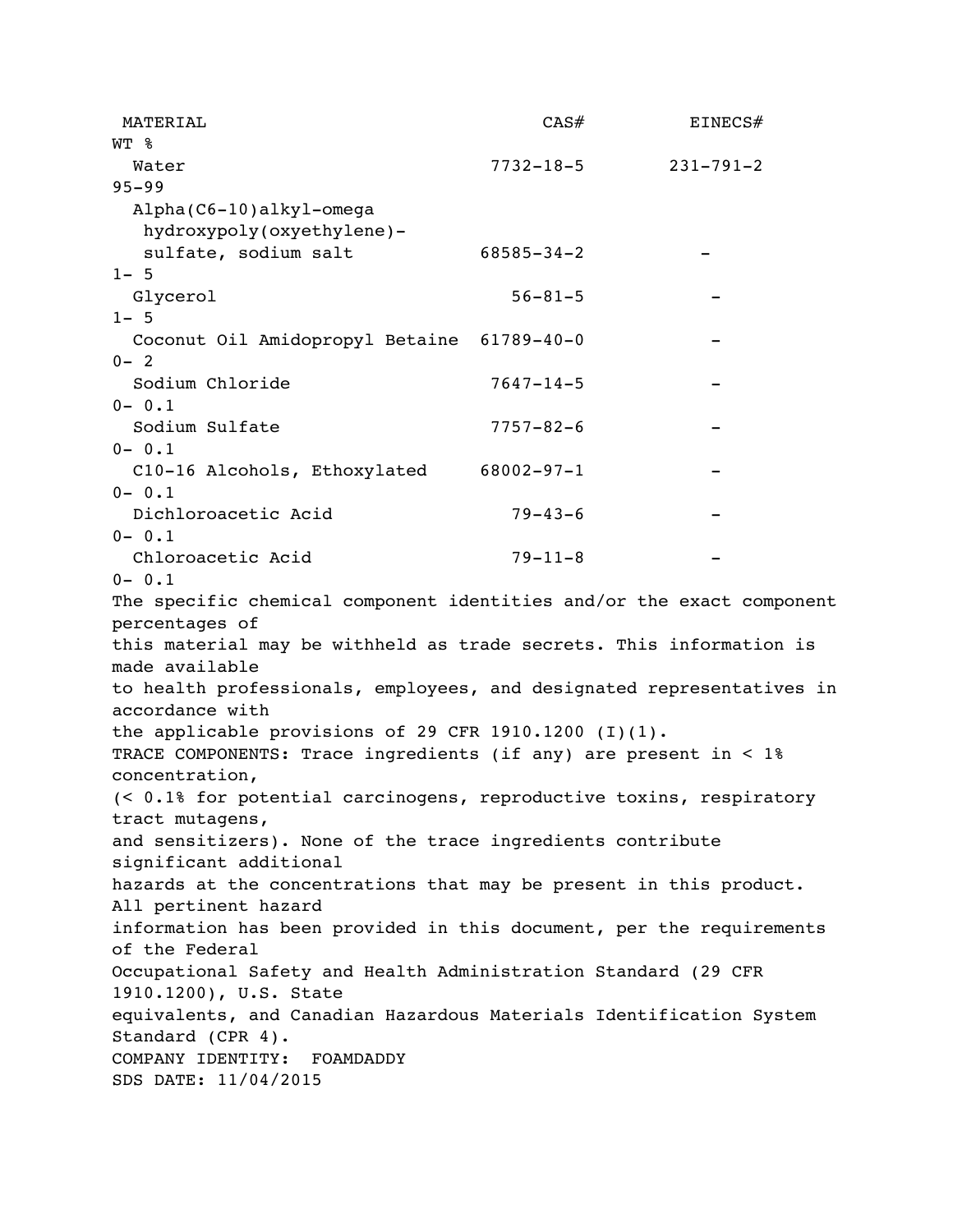PRODUCT IDENTITY: FOAMDADDY BLEND REPLACES: 07/17/2015 SECTION 4. FIRST AID MEASURES 4.1 MOST IMPORTANT SYMPTOMS/EFFECTS, ACUTE & CHRONIC: See Section 11 for Symptoms/Effects (acute & chronic). 4.2 EYE CONTACT: For eyes, flush with plenty of water for 15 minutes & get medical attention. 4.3 SKIN CONTACT: In case of contact with skin immediately remove contaminated clothing. Wash with soap & water. 4.4 INHALATION: Move to fresh air. If symptoms persist, call a physician. 4.5 SWALLOWING: Rinse mouth. GET MEDICAL ATTENTION IMMEDIATELY. Do NOT give liquids to an unconscious or convulsing person. SECTION 5. FIRE FIGHTING MEASURES 5.1 FIRE & EXPLOSION PREVENTIVE MEASURES: NO open flames. 5.2 SUITABLE (& UNSUITABLE) EXTINGUISHING MEDIA: Use dry powder, alcohol-resistant foam, water spray, carbon dioxide. 5.3 SPECIAL PROTECTIVE EQUIPMENT & PRECAUTIONS FOR FIRE FIGHTERS: Water spray may be ineffective on fire but can protect fire-fighters & cool closed containers. Use fog nozzles if water is used. Do not enter confined fire-space without full bunker gear. (Helmet with face shield, bunker coats, gloves & rubber boots). 5.4 SPECIFIC HAZARDS OF CHEMICAL & HAZARDOUS COMBUSTION PRODUCTS: SLIGHTLY COMBUSTIBLE! Isolate from oxidizers, heat, & open flame. Closed containers may explode if exposed to extreme heat. Applying to hot surfaces requires special precautions. Continue all label precautions! SECTION 6. ACCIDENTAL RELEASE MEASURES 6.1 PERSONAL PRECAUTIONS, PROTECTIVE EQUIPMENT & EMERGENCY PROCEDURES: Keep unprotected personnel away. Wear appropriate personal protective equipment given in Section 8. 6.2 ENVIRONMENTAL PRECAUTIONS: Keep from entering storm sewers and ditches which lead to waterways. 6.3 METHODS & MATERIAL FOR CONTAINMENT & CLEAN-UP: Stop spill at source. Dike and contain. Collect leaking liquid in sealable containers. Absorb remaining liquid in sand or inert absorbent. Remove to safe place. SECTION 7. HANDLING AND STORAGE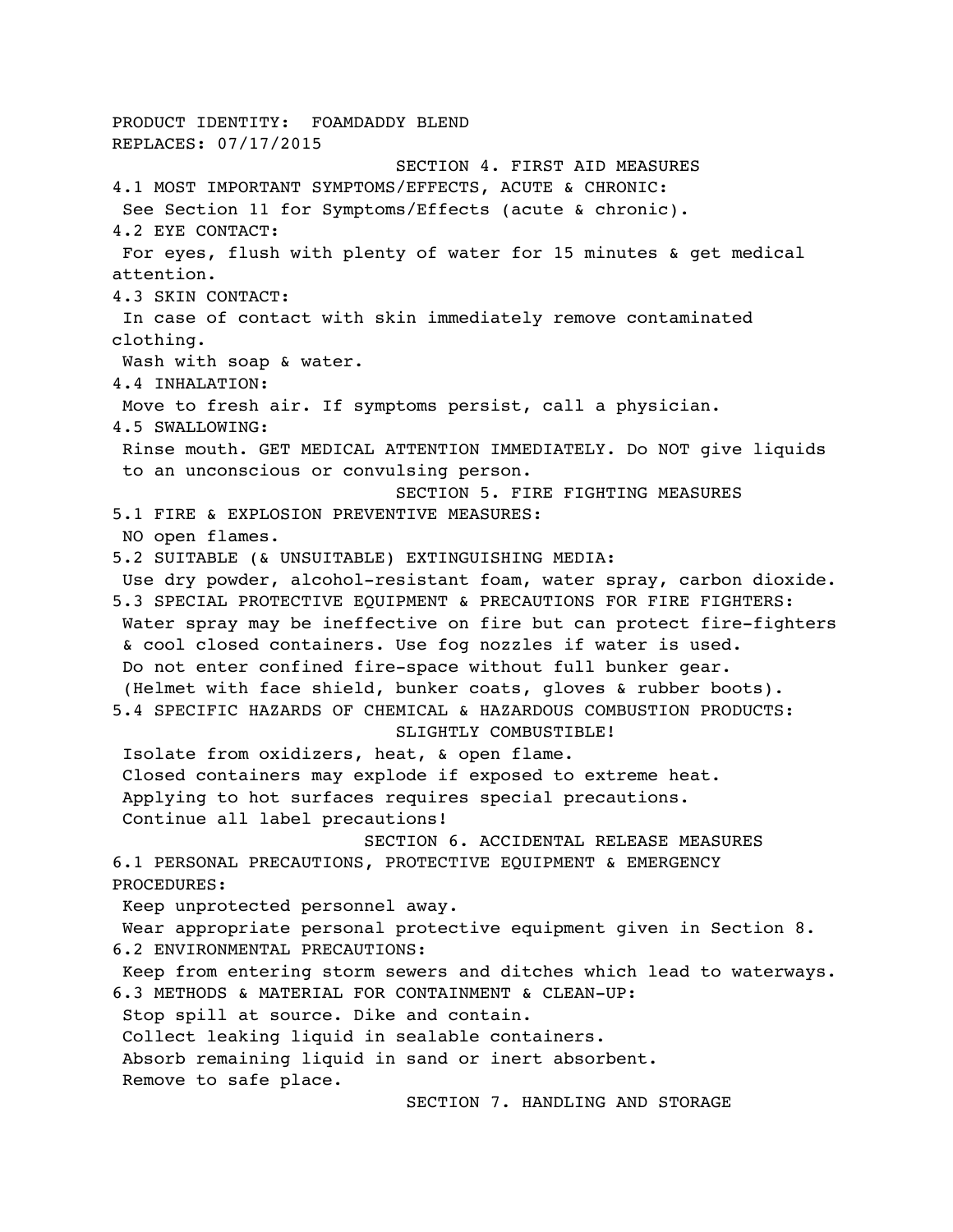7.1 PRECAUTIONS FOR SAFE HANDLING: Isolate from oxidizers, heat, & open flame. Avoid prolonged or repeated contact. Consult Safety Equipment Supplier. Avoid free fall of liquid. Ground containers when transferring. Do not flame cut, braze, or weld. Continue all label precautions! 7.2 CONDITIONS FOR SAFE STORAGE, INCLUDING ANY INCOMPATIBILITIES: Keep separated from strong oxidants. Do not store above 49 C/120 F. Keep container tightly closed & upright when not in use to prevent leakage. COMPANY IDENTITY: FOAMDADDY SDS DATE: 11/04/2015 PRODUCT IDENTITY: FOAMDADDY BLEND REPLACES: 07/17/2015 SECTION 8. EXPOSURE CONTROLS/PERSONAL PROTECTION 8.1 EXPOSURE LIMITS: MATERIAL CAS# EINECS# TWA (OSHA) TLV (ACGIH) Water 7732-18-5 231-791-2 None Known None Known Alpha(C6-10)alkyl-omega hydroxypoly(oxyethylene) sulfate, sodium salt  $68585-34-2$  - None Known None Known Glycerol 56-81-5 - None Known None Known Coconut Oil Amidopropyl Betaine 61789-40-0 - None Known None Known Sodium Chloride 7647-14-5 - None Known None Known Sodium Sulfate 7757-82-6 - None Known None Known C10-16 Alcohols, Ethoxylated 68002-97-1 - None Known None Known Dichloroacetic Acid 79-43-6 - None Known None Known Chloroacetic Acid 79-11-8 - None Known None Known This product contains no EPA Hazardous Air Pollutants (HAP) in amounts  $> 0.1$ %. 8.2 APPROPRIATE ENGINEERING CONTROLS: RESPIRATORY EXPOSURE CONTROLS A respiratory protection program that meets OSHA 29 CFR 1910.134 and ANSI Z86.2 requirements or European Standard EN 149 must be followed whenever workplace conditions warrant a respirator's use.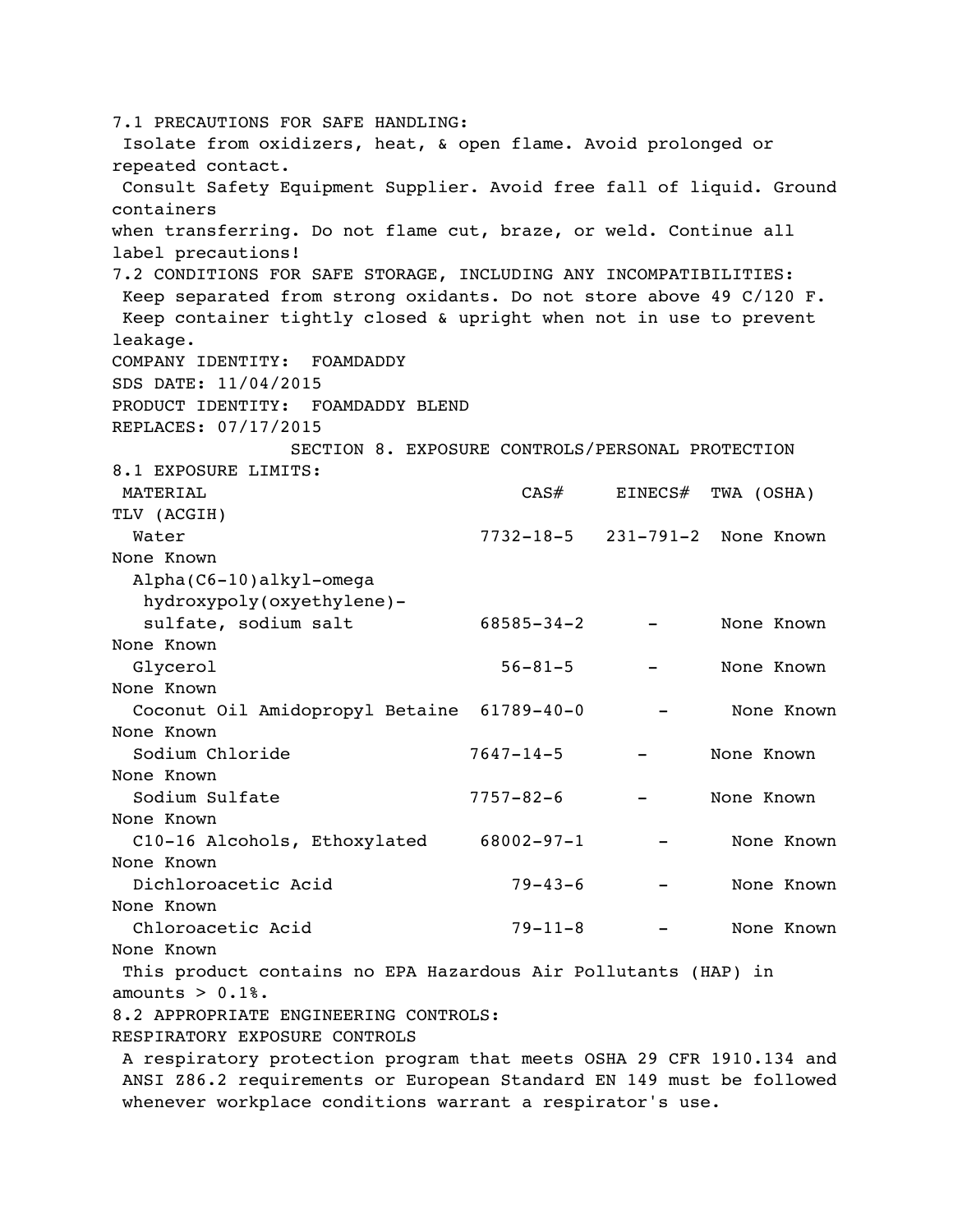VENTILATION LOCAL EXHAUST: Necessary MECHANICAL (GENERAL): Acceptable SPECIAL: None OTHER: None Please refer to ACGIH document, "Industrial Ventilation, A Manual of Recommended Practices", most recent edition, for details. 8.3 INDIVIDUAL PROTECTION MEASURES, SUCH AS PERSONAL PROTECTIVE EQUIPMENT: PERSONAL PROTECTIONS: Wear tightly fitting safety goggles. If splashes are likely to occur, wear a face-shield. Wear protective gloves/clothing. WORK & HYGIENIC PRACTICES: Provide readily accessible eye wash stations & safety showers. Wash at end of each workshift & before eating, smoking or using the toilet. Promptly remove clothing that becomes contaminated. Destroy contaminated leather articles. Launder or discard contaminated clothing. SECTION 9. PHYSICAL & CHEMICAL PROPERTIES APPEARANCE: Liquid, Water-White ODOR: None ODOR THRESHOLD: Not Available pH (Neutrality): 7.0 MELTING POINT/FREEZING POINT: Not Available BOILING RANGE (IBP,50%,Dry Point): Not Available FLASH POINT (TEST METHOD): 100 C / 212 F (PM) EVAPORATION RATE (n-Butyl Acetate=1): Not Applicable FLAMMABILITY CLASSIFICATION: Noncombustilbe LOWER FLAMMABLE LIMIT IN AIR (% by vol): Not Applicable UPPER FLAMMABLE LIMIT IN AIR (% by vol): Not Applicable VAPOR PRESSURE (mm of Hg)@20 C 17.5 VAPOR DENSITY (air=1): 0.670 GRAVITY @ 68/68F / 20/20C: DENSITY: 0.999 SPECIFIC GRAVITY (Water=1): 1.000 POUNDS/GALLON: 8.333 WATER SOLUBILITY: Appreciable PARTITION COEFFICIENT (n-Octane/Water): Not Available AUTO IGNITION TEMPERATURE: Not Applicable DECOMPOSITION TEMPERATURE: Not Available VISCOSITY @ 20 C (ASTM D445): Not Available \* Using CARB (California Air Resources Board Rules). COMPANY IDENTITY: FOAMDADDY SDS DATE: 11/04/2015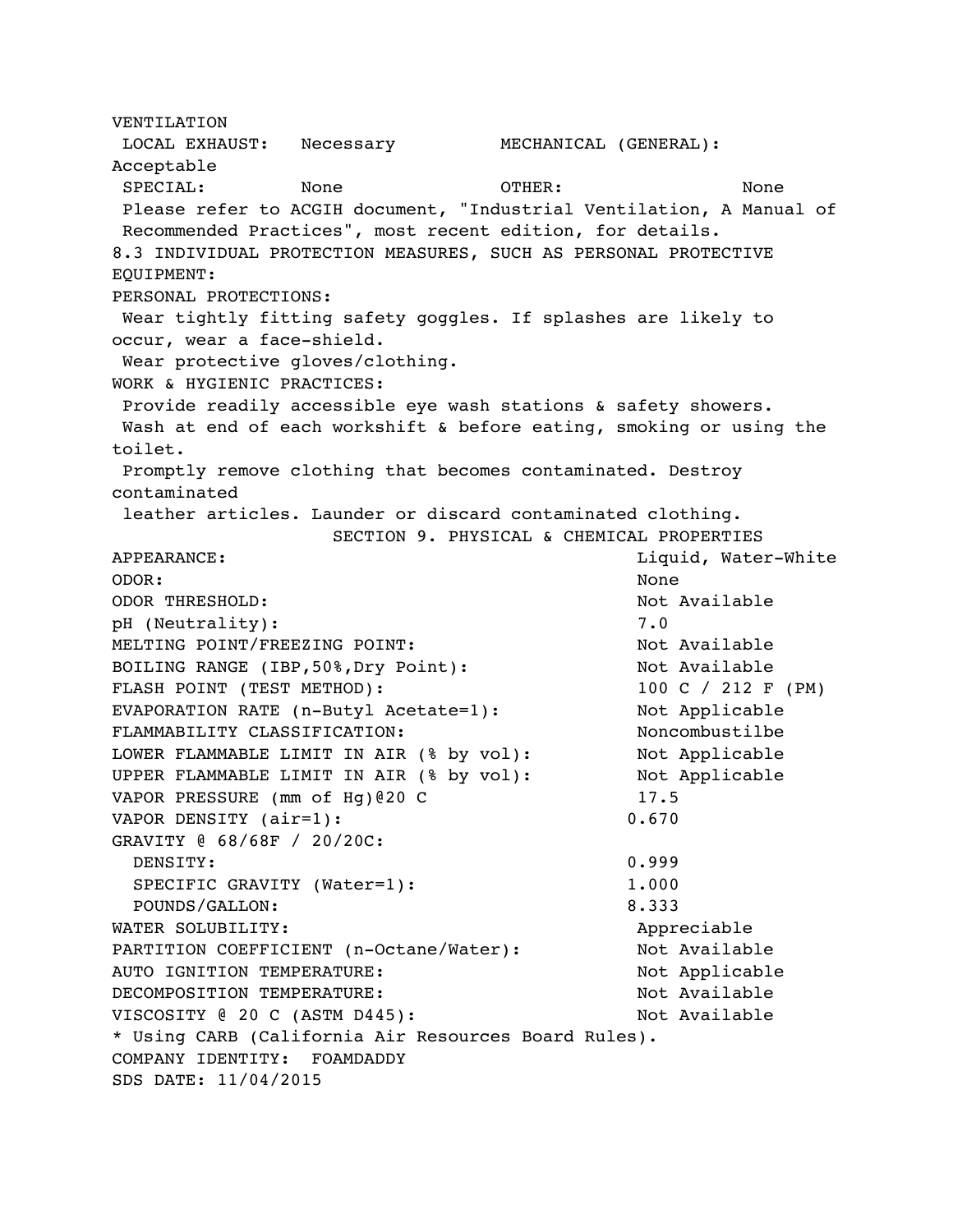PRODUCT IDENTITY: FOAMDADDY BLEND REPLACES: 07/17/2015 SECTION 10. STABILITY & REACTIVITY 10.1 REACTIVITY & CHEMICAL STABILITY: Stable under normal conditions, no hazardous reactions when kept from incompatibles. 10.2 POSSIBILITY OF HAZARDOUS REACTIONS & CONDITIONS TO AVOID: Isolate from oxidizers, heat, & open flame. 10.3 INCOMPATIBLE MATERIALS: The substance decomposes on heating producing fumes of arolein. The substance can readily strong oxidants, causing fire & explosion hazard. 10.4 HAZARDOUS DECOMPOSITION PRODUCTS: Carbon Oxides from burning. 10.5 HAZARDOUS POLYMERIZATION: Will not occur. SECTION 11. TOXICOLOGICAL INFORMATION 11.1 ACUTE HAZARDS 11.1.1 SKIN CONTACT: Acute overexposure can cause irritationto skin . 11.1.2 EYE CONTACT: Acute overexposure can cause irritationto eyes. 11.1.3 INHALATION: 11.1.4 SWALLOWING: Swallowing can cause abdominal irritation, nausea, vomiting & diarrhea. 11.2 SUBCHRONIC HAZARDS/CONDITIONS AGGRAVATED MEDICAL CONDITIONS AGGRAVATED BY EXPOSURE: Pre-existing disorders of any target organs mentioned in this Document can be aggravated by over-exposure by routes of entry to components of this product. Persons with these disorders should avoid use of this product. 11.3 CHRONIC HAZARDS 11.3.1 CANCER, REPRODUCTIVE & OTHER CHRONIC HAZARDS: This product has no carcinogens listed by IARC, NTP, NIOSH, OSHA or ACGIH, as of this date, greater or equal to 0.1%. 11.3.2 TARGET ORGANS: May cause damage to target organs, based on animal data. 11.3.3 IRRITANCY: Irritating to contaminated tissue. 11.3.4 SENSITIZATION: No component is known as a sensitizer. 11.3.5 MUTAGENICITY: No known reports of mutagenic effects in humans. 11.3.6 EMBRYOTOXICITY: No known reports of embryotoxic effects in humans. 11.3.7 TERATOGENICITY: No known reports of teratogenic effects in humans.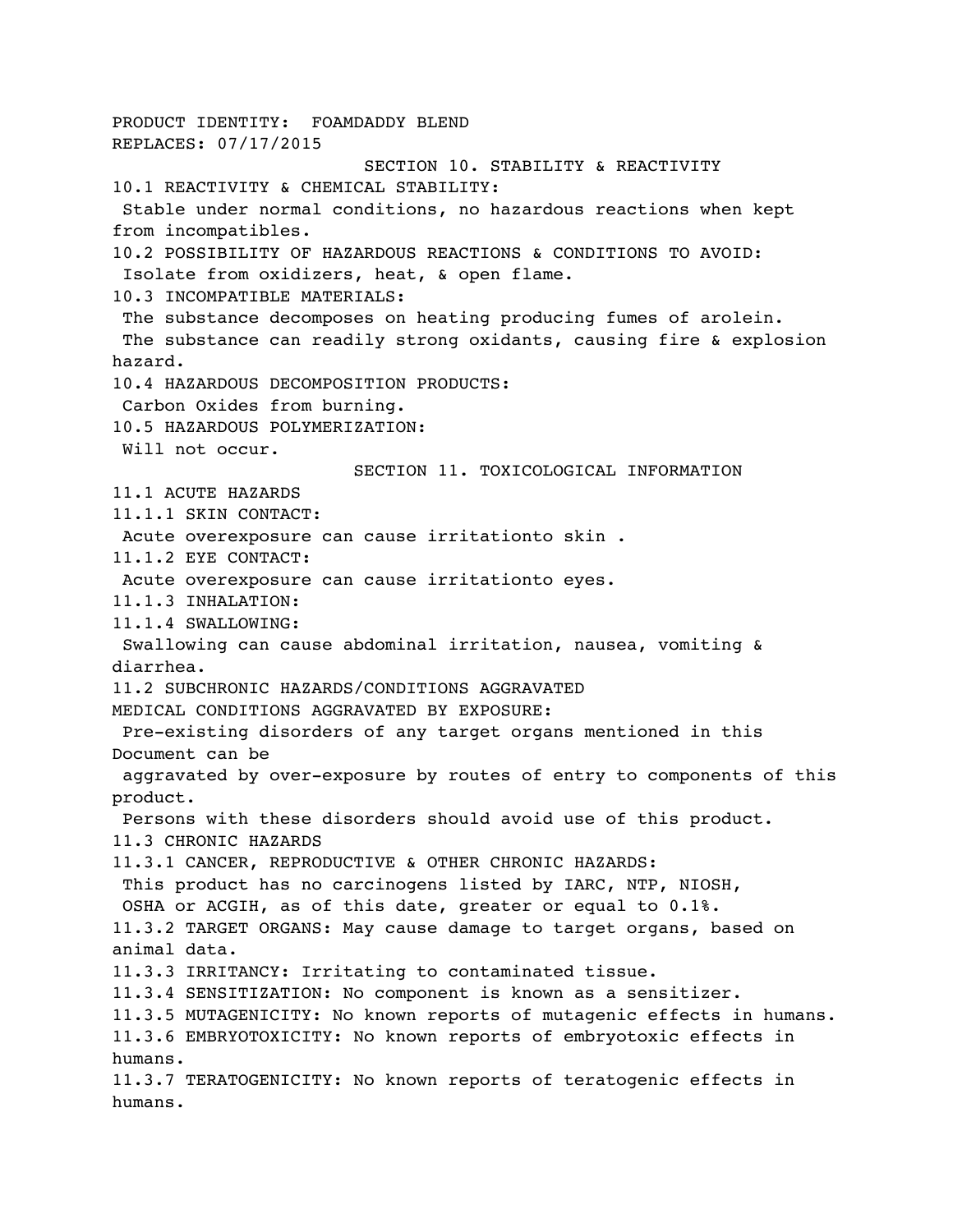11.3.8 REPRODUCTIVE TOXICITY: No known reports of reproductive effects in humans. A MUTAGEN is a chemical which causes permanent changes to genetic material (DNA) such that the changes will propagate across generational lines. An EMBRYOTOXIN is a chemical which causes damage to a developing embryo (such as: within the first 8 weeks of pregnancy in humans), but the damage does not propagate across generational lines. A TERATOGEN is a chemical which causes damage to a developing fetus, but the damage does not propagate across generational lines. A REPRODUCTIVE TOXIN is any substance which interferes in any way with the reproductive process. 11.4 MAMMAL, BIRD AND OTHER TETRAPOD TOXICITY INFORMATION There is no toxicological information indicating any hazards from this product. COMPANY IDENTITY: FOAMDADDY SDS DATE: 11/04/2015 PRODUCT IDENTITY: FOAMDADDY BLEND REPLACES: 07/17/2015 SECTION 12. ECOLOGICAL INFORMATION 12.1 ALL WORK PRACTICES MUST BE AIMED AT ELIMINATING ENVIRONMENTAL CONTAMINATION. 12.2 EFFECT OF MATERIAL ON PLANTS AND ANIMALS: This product may be harmful or fatal to plant and animal life if released into the environment. Refer to Section 11 (Toxicological Information) for further data on the effects of this product's components on test animals. 12.3 EFFECT OF MATERIAL ON AQUATIC LIFE: No aquatic environmental information is available on this product. 12.4 MOBILITY IN SOIL Mobility of this material has not been determined. 12.5 DEGRADABILITY This product is partially biodegradable. 12.6 ACCUMULATION Bioaccumulation of this product has not been determined. SECTION 13. DISPOSAL CONSIDERATIONS Processing, use or contamination may change the waste disposal requirements. Do not dispose of on land, in surface waters, or in storm drains. Waste should be recycled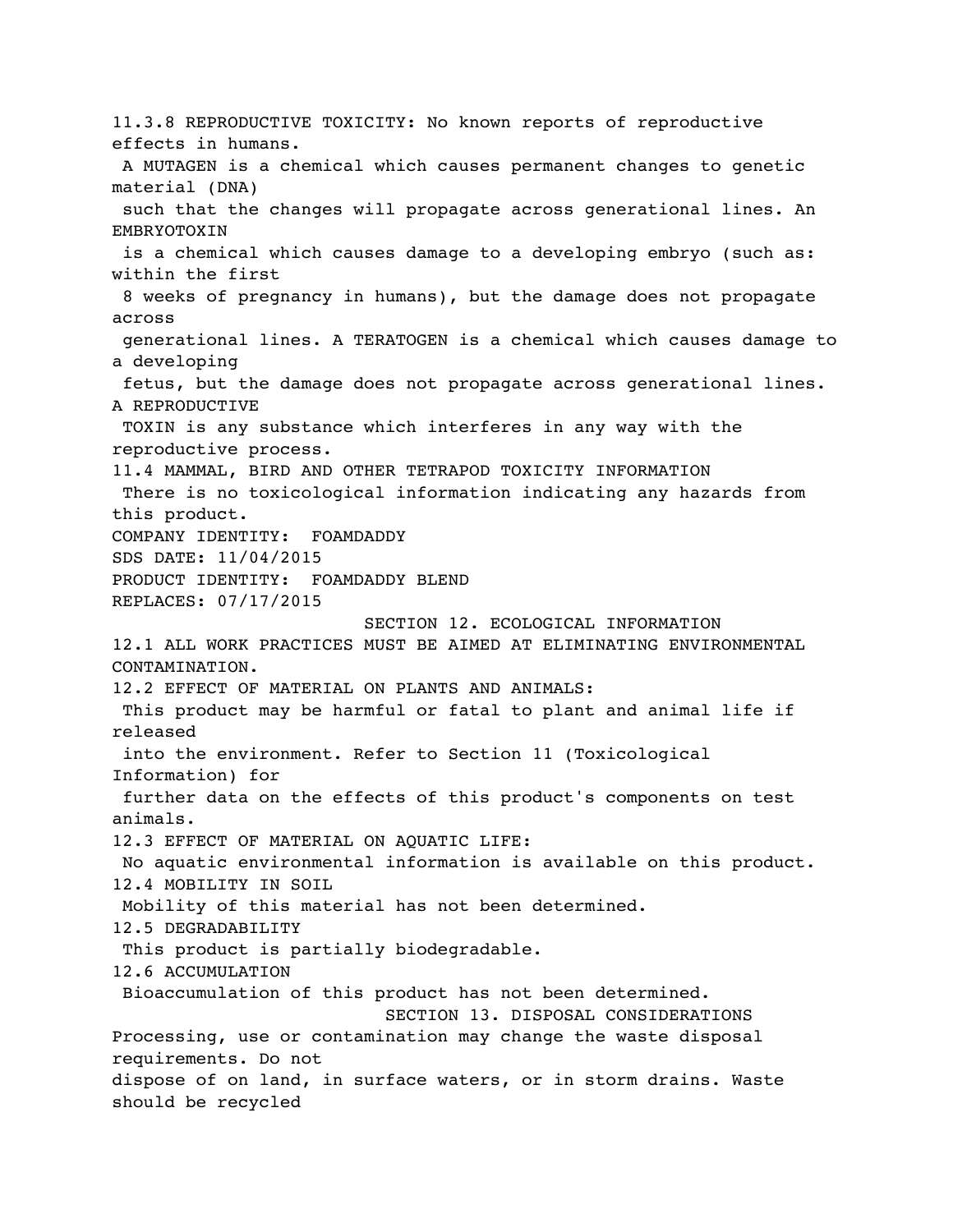or disposed of in accordance with regulations. Large amounts should be collected for reuse or consigned to licensed waste haulers for disposal. ALL DISPOSAL MUST BE IN ACCORDANCE WITH ALL FEDERAL, STATE, PROVINCIAL, AND LOCAL REGULATIONS. IF IN DOUBT, CONTACT PROPER AGENCIES. SECTION 14. TRANSPORT INFORMATION MARINE POLLUTANT: Nos DOT/TDG SHIP NAME: Not Regulated DRUM LABEL: None IATA / ICAO: Not Regulated IMO / IMDG: Not Regulated EMERGENCY RESPONSE GUIDEBOOK NUMBER: None SECTION 15. REGULATORY INFORMATION 15.1 EPA REGULATION: SARA SECTION 311/312 HAZARDS: None Known All components of this product are on the TSCA list. SARA Title III Section 313 Supplier Notification This product contains the indicated <\*> toxic chemicals subject to the reporting requirements of Section 313 of the Emergency Planning & Community Right-To-Know Act of 1986 & of 40 CFR 372. This information must be included in all MSDSs that are copied and distributed for this material. COMPANY IDENTITY: FOAMDADDY SDS DATE: 11/04/2015 PRODUCT IDENTITY: FOAMDADDY BLEND REPLACES: 07/17/2015 SECTION 15. REGULATORY INFORMATION (CONTINUED) 15.2 STATE REGULATIONS: CALIFORNIA SAFE DRINKING WATER & TOXIC ENFORCEMENT ACT (PROPOSITION 65): This product contains no chemicals known to the State of California to cause cancer or reproductive toxicity. 15.3 INTERNATIONAL REGULATIONS The identified components of this product are listed on the chemical inventories of the following countries: Australia (AICS), Canada (DSL or NDSL), China (IECSC), Europe (EINECS, ELINCS), Japan (METI/CSCL, MHLW/ISHL), South Korea (KECI), New Zealand (NZIoC), Philippines (PICCS), Switzerland (SWISS), Taiwan (NECSI), USA (TSCA). 15.4 CANADA: WORKPLACE HAZARDOUS MATERIALS INFORMATION SYSTEM (WHMIS)